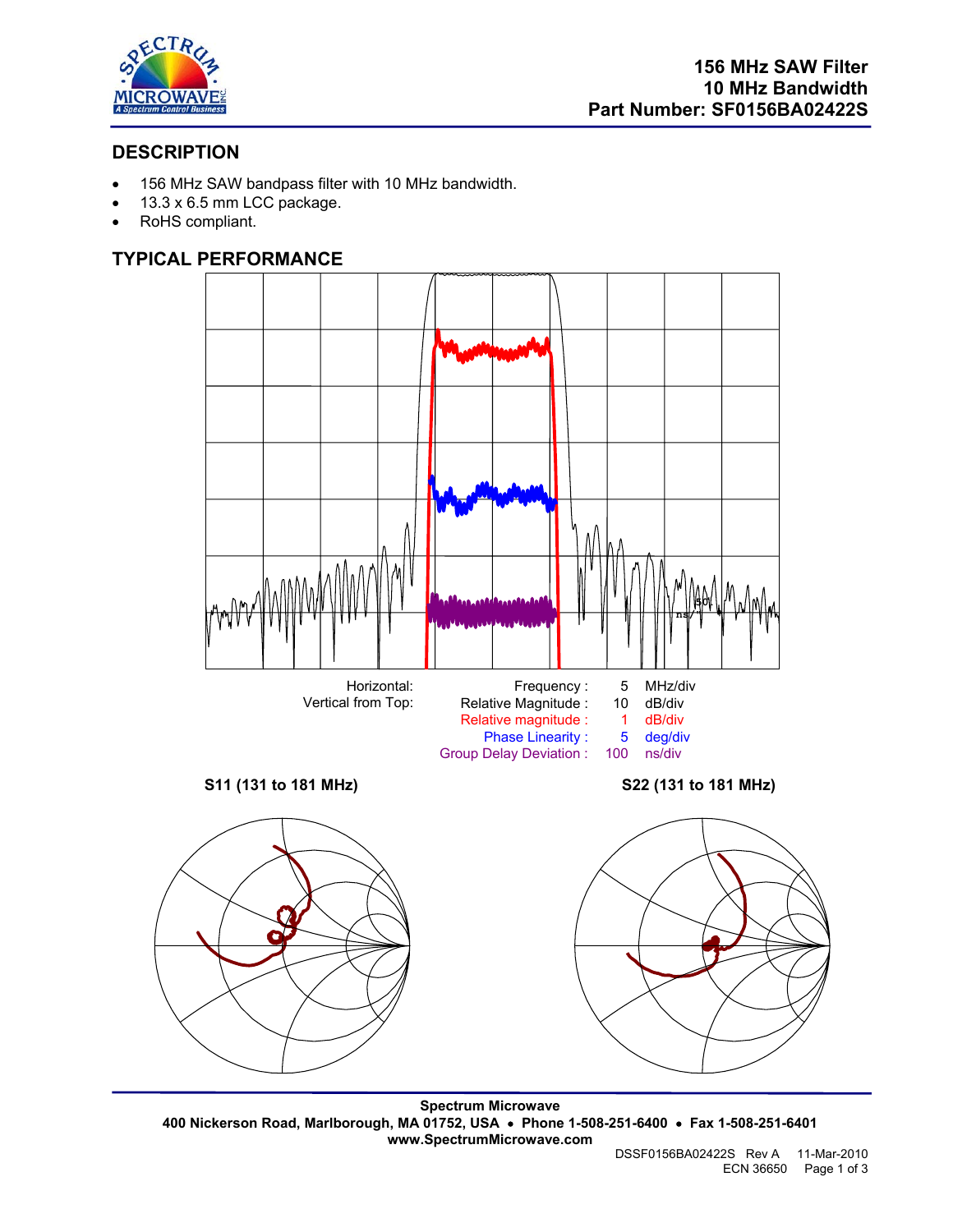

## **SPECIFICATION**

| <b>Parameter</b> $3$                 | Min | <b>Typ</b> | <b>Max</b> | <b>Units</b> |
|--------------------------------------|-----|------------|------------|--------------|
| Center Frequency (Fc) <sup>1</sup>   |     | 156.0      |            | <b>MHz</b>   |
| Minimum Insertion Loss <sup>2</sup>  |     | 20.2       | 22         | dB           |
| 1 dB Bandwidth                       | 10  |            |            | <b>MHz</b>   |
| Amplitude Variation (151 to 161 MHz) |     |            | 1          | dB p-p       |
| Group Delay Ripple (151 to 161 MHz)  |     |            | 150        | ns p-p       |
| Relative Attenuation at 141.0 MHz    | 45  |            |            | dB           |
| Relative Attenuation at 149.0 MHz    | 40  |            |            | dB           |
| Relative Attenuation at 163.0 MHz    | 40  |            |            | dB           |
| Relative Attenuation at 171.0 MHz    | 45  |            |            | dB           |
| <b>Ultimate Rejection</b>            | 50  |            |            | dB           |
| Source and Load Impedance            |     | 50         |            | ohms         |
| Input Power                          |     | $+10$      |            | dBm          |
| Ambient Temperature (Tref)           |     | 23         |            | °C           |

Notes: 1. Average of the lower and upper 3 dB band edge frequencies.

- 2. All dB values are referenced to the insertion loss.
- 3. Specifications are valid for a temperature of 23C.
- 4. Typical change of filter frequency response with temperature is Δf = (T-T<sub>ref)</sub>\*Tc\*Fc, in ppm.

## **MAXIMUM RATINGS**

| <b>Parameter</b>                                       | <b>MID</b>               |     | мах | Units  |
|--------------------------------------------------------|--------------------------|-----|-----|--------|
| Storage Temperature Range                              | -40                      | 25  | 85  | $\sim$ |
| Operating Temperature Range (T)                        | $-10$                    | 25  | 65  | $\sim$ |
| Temperature Coefficient of Frequency (Tc) <sup>4</sup> | -                        | -23 |     | ppm/°C |
| Input Power Level                                      | $\overline{\phantom{0}}$ |     | 13  | dBm    |

## **MATCHING CIRCUIT**



Notes:

1. Recommend use of 2% tolerance matching components. Inductor Q=45.

2. Component values are for reference only and may change depending on board layout.

**Spectrum Microwave 400 Nickerson Road, Marlborough, MA 01752, USA** • **Phone 1-508-251-6400** • **Fax 1-508-251-6401 www.SpectrumMicrowave.com**